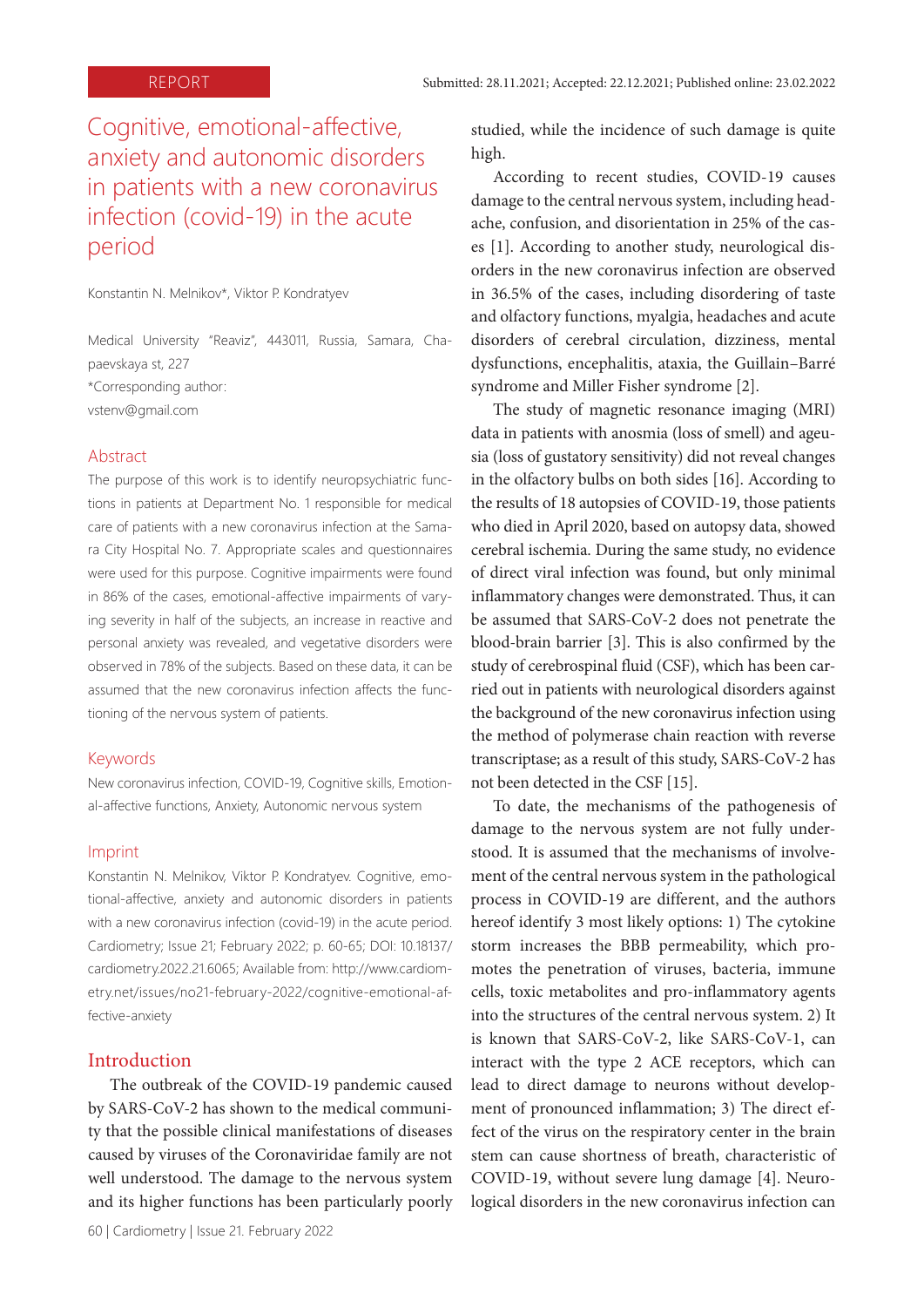be both the first manifestations of the disease and its complications that occur 24 hours after the onset of the disease or later [12].

Psychiatric disorders associated with the new coronavirus infection are even less covered by the scientific literature. Most of the articles are devoted to the level of anxiety disorders in the population against the background of the pandemic and self-isolation, acute stress disorders and as the novegetative syndrome after the infection. A systematic review and meta-analysis of the articles on the relationship between mental disorders and the coronavirus infection, including MERS-CoV, SARS-CoV-1 and SARS-CoV-2, suggests that confusion and psychomotor agitation are common among mental disorders for the acute period of the coronavirus infections. There is growing evidence of how the forced self-isolation has a negative impact on mental health. 53.8% of people in isolation stated that their psychological state had greatly deteriorated [19].

It was decided not to consider in this work acute cerebrovascular accidents against the background of the new coronavirus infection in connection with the study format, which is not suitable for this purpose, as well as a sufficient number of works devoted to this topic.

Therefore, we considered it important to pay attention to the study of the effect of SARS-CoV-2 on the nervous system, more specifically on the cognitive, emotional-affective, anxiety and autonomic functions of the nervous system.

# Materials and methods

For this purpose, a survey was conducted to cover 50 patients diagnosed with "the new coronavirus infection" in the acute period at the age of 22 to 59 years. The median age was 48.6 years. According to the WHO classification (2016), we analyzed our evidence data as follows: young age (18–44 years) in 28% of the subjects  $(n = 14)$ , average age  $(45-59 \text{ years})$  in 72% of the test subjects ( $n = 36$ ). There were 38% of men  $(n = 19)$  and 62% of women  $(n = 31)$  among them. The degree of lung damage according to the CT imaging was determined as CT-1 (up to 25% of the lungs were affected) in 63% of the patients, CT-2 (26–50% of the lungs were affected) in 27% of the patients, CT-3 (51– 75% of the lungs were affected) in 10% of the patients, CT-4 (more than 75% affected) in 0% of the recorded cases. According to the results of the PCR examination of the oropharyngeal smear, SARS-CoV-2 DNA was detected in 50% of the cases (*n* = 25). No SARS-

CoV-2 DNA was detected in 50% of the recorded cases  $(n = 25)$ . At the same time, the condition of all patients corresponded to the moderate course of COVID-19 in accordance with the provisional guidelines for the prevention, diagnosis and treatment of the new coronavirus infection (COVID-19), version 10. The study was conducted during March-April 2021.

As mentioned above, it is assumed that the causes of disorders of the nervous system in the new coronavirus infection are different and include the following: the direct effect of the virus on the nervous system, the systemic inflammatory response syndrome, the multiple organ dysfunction, the cerebral vascular thrombosis, the endothelial dysfunction, etc. [13, 14]. In addition, hypoxemia against the background of respiratory failure, exacerbation of concomitant chronic diseases, and cognitive impairments of old age could lead to impaired functioning of the nervous activity. The most frequent comorbidities in our study were hypertension and type 2 diabetes mellitus. Also, the patient's unwillingness or deliberate distortion of the answers when completing the questionnaires might lead to unreliable results. In order to exclude these factors as much as possible, some eligible criteria for inclusion and those from the study were developed.

We applied the study inclusion criteria as follows:

- Men and women aged 18-59 years, hospitalized from one to three days ago, who did not receive specific treatment with antiviral drugs within the above time span;
- Patients who signed their written informed consent to participate in the study.

At the same time, we used the criteria for an exclusion from the study as given below:

- Age under 18 and over 59 years old;
- Pregnancy;
- Severe concomitant somatic and / or psychiatric pathology;
- Severe and extremely severe course of Covid-19;
- Refusal to sign written informed consent.

The following methods were used for the survey: MoCA, Montreal Cognitive Assessment - the Montreal scale of cognitive assessment (Maximum score of 30; a score of 26 and over is considered normal, a score less than 26 indicates moderate cognitive impairment); the McNair and Kahn Self-Assessment Memory Inventory (Cognitive impairment should be assumed with score> 42); Beck Depression Scale II (score 0–13 is considered a variation of the norm, 14–19 indicates mild depres-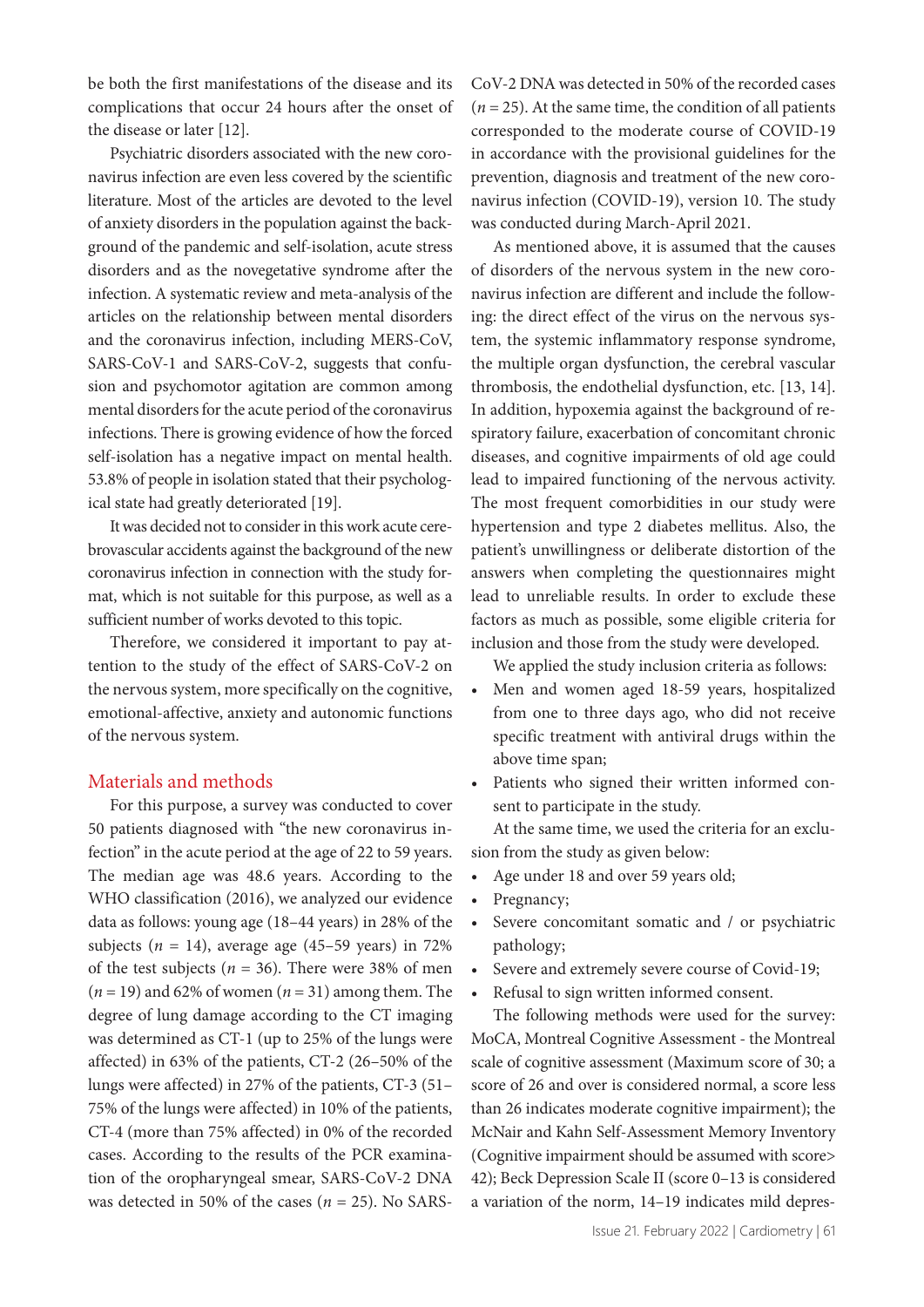sion, 20–28 indicates moderate depression, a score of 29 or more indicates severe depression); the Spielberger-Hanin anxiety scale (a scale up to 30, the level of anxiety is low, a scale on the range 30–45 indicates the moderate level thereof, and a scale of 46 and over shows the high level thereof); the A.M. Wein's scale for assessing vegetation changes (a scale of 15 or more indicates the presence of vegetative dystonia syndrome). Questioning took place simultaneously within 2 days after hospitalization of the patient and after taking a swab from the oropharynx, but before informing the patient about the results of the PCR study. The time of questioning took an average of 10 minutes for each patient.

#### Research results

In our study we have obtained some interesting results. Thus, 86% of the patients have moderate cognitive impairments according to the MoCA data (mean score 22.1, PCR "+" 22.56, PCR "–" 21.64), and only 13% of the individuals noted cognitive impairment in them according to the questionnaire of self-assessment of memory by McNair and Kahn (average score 26.12, for PCR "+" 28.26, for PCR "–" 24.08). The Beck Depression Scale (mean score 9.06, PCR "+" 7.87, PCR "–" 10.32) showed a norm in 53% of the cases, mild depression in 27% of the recorded cases, moderate depression in 13% of the studied cases and severe depression in 7 % in the cases. The Spielberger-Hanin Anxiety Scale examines both reactive and personal anxiety, and we have obtained the following data on the levels of reactive anxiety in the patients with COVID-19 (average score 46.61, PCR "+" 46.58, PCR "–" 46.65): low in 4% of the patients, moderate in 44% of the examined cases, and high in 52% of the patients. The levels of personal anxiety in patients with COVID-19 (mean score 42.97, PCR "+" 42.33, PCR "–" 43.68) are reported as follows: low in 6% of the patients, moderate in 54% of the patients, and high in 39% of the cases. The syndrome of autonomic dysfunction according to the questionnaire by A.M. Wein is observed in 78% of the patients, the norm in 22% of the individuals (mean score 24.24, for PCR "+" 23.43, for PCR "–" 25.09). Average scores and percentage of the results obtained are presented in Table 1 and Table 2 given herein.

The high incidence of mild cognitive impairment requires further careful consideration of the structure of these cognitive impairments. The Montreal Cognitive Assessment Scale (MoCA) consists of several tasks, which are divided according to the areas of cognitive functions

indicated below: visual-constructive skills (the maximum score of 5), naming (the maximum score of 3), memory (no scores), attention (the maximum score of 6), speech (the maximum score of 3), abstraction (the maximum score of 2), delayed reproduction (the maximum score of 5), and orientation (the maximum score of 6).

As a result of our survey, the following results were obtained: visual-constructive skills (average score – 3.88), naming (average score – 3), memory (no scores), attention (average score – 5.24), speech (average score – 1.86), abstraction (average score – 0.96), delayed reproduction (average score - 1.46), and orientation (average score – 5.7). It can be seen that the functions such as naming and orientation remain practically unaffected. The areas of cognitive function most affected are abstract thinking and delayed reproduction. Since these functions are carried out by the frontotemporal areas of the cerebral cortex, it can be assumed that these areas are involved in the pathological process in COVID-19.

#### The discussion of the results

To understand and evaluate the results obtained, it is necessary to compare them with the indicators in the population. For this purpose, data from large population studies can be consulted. Thus, the average score on the MoCA scale range among French-speaking people in Quebec was reported to be 26.4 [5]. In the Moroccan population, the average score on the MoCA scale range among people from 18 to 39 years old was 28.06, and among people from 40 to 59 years old it was reported to reach 27.86. [6]. At the same time, it should be noted that the average score according to the MoCA scale among patients with the new coronavirus infection in the acute period was recorded to be 22.1. Thus, a decrease in cognitive functions can be seen in patients hospitalized with diagnosis of "the new coronavirus infection" in the acute period, in comparison with the above population studies. Even in asymptomatic patients with COVID-19, cognitive decline has been observed. [7]

The data obtained using the McNair and Kahn Self-Assessment Memory Questionnaire show the opposite to the MoCA scale. It can be assumed that the reason for this is the duration of cognitive impairment. The questions presented in the questionnaire, such as "I forget phone numbers," "I forget the names of my old acquaintances," and others, require a long-term presence of cognitive impairments in order to notice by the subjects their cognitive deficit and be able to more confidently answer these questions.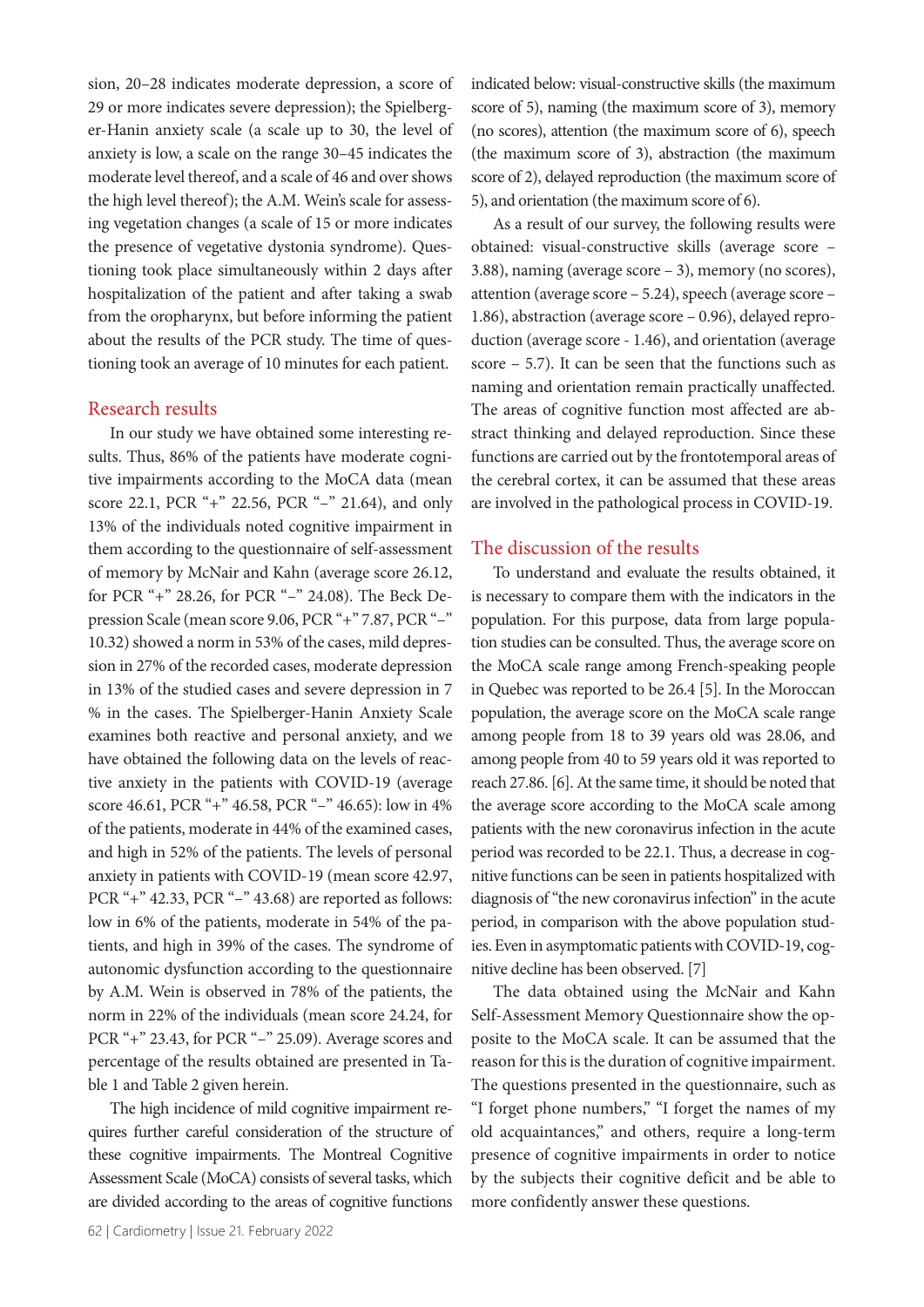#### Table 1

Average scores of patients with the new coronavirus infection on the scales and questionnaires completed

|                                                          | Average score |       | $PCR$ "+" |       |       | $PCR$ "-" |       | Average overall |  |
|----------------------------------------------------------|---------------|-------|-----------|-------|-------|-----------|-------|-----------------|--|
| Scale                                                    |               | Men   | Women     | All   | Men   | Women     | All   | score           |  |
| <b>MoCA</b>                                              |               | 21,18 | 23,64     | 22,56 | 22,74 | 21,22     | 21,64 | 22,1            |  |
| McNair and Kahn Memory Self-<br>Assessment Questionnaire |               | 31    | 26,15     | 28,26 | 17.71 | 26.71     | 24,08 | 26,12           |  |
| <b>Beck Depression Scale</b>                             |               | 7,9   | 7,84      | 7,87  | 11,33 | 9.94      | 10.32 | 9,07            |  |
| Personal anxiety                                         |               | 39,6  | 44,29     | 42,33 | 36,2  | 45,88     | 43,68 | 42,98           |  |
| Reactive anxiety                                         |               | 44,8  | 47,86     | 46,58 | 42,3  | 48,18     | 46,65 | 46,62           |  |
| A.M.Wein's questionnaire                                 |               | 19,27 | 27,25     | 23,43 | 16    | 29,35     | 25,09 | 24,24           |  |

Table 2

Percentage of neuropsychiatric disorders in patients with the new coronavirus infection

|                              | Number of patients,%             |                 | $PCR$ "+"      | $PCR$ "-" |          |  |
|------------------------------|----------------------------------|-----------------|----------------|-----------|----------|--|
| Scale                        |                                  | Men             | Women          | Men       | Women    |  |
| MoCA                         | Norm                             | $\bigcirc$      | 28,57          | 14,29     | 11,76    |  |
|                              | Moderate cognitive<br>impairment | 100             | 71,43          | 85,71     | 88,24    |  |
| McNair and Kahn Memory Self- | Norm                             | 80              | 84,62          | 100       | 88,24    |  |
| Assessment Questionnaire     | Cognitive impairment             | 20              | 15,38          | 0         | 11,76    |  |
| <b>Beck Depression Scale</b> | Norm                             | 60              | 61,54          | 50        | 43,75    |  |
|                              | Mild depression                  | 30              | 15,38          | 33,33     | 31,25    |  |
|                              | Moderate depression              | $\circ$         | 23,08          | $\Omega$  | 18,75    |  |
|                              | Severe depression                | 10 <sup>°</sup> | $\overline{0}$ | 16,67     | 6,25     |  |
| Personal anxiety             | Low level                        | 10 <sup>1</sup> | $\Omega$       | 20        | 5,88     |  |
|                              | Moderate level                   | 80              | 57,14          | 60        | 35,30    |  |
|                              | High level                       | 10              | 42,86          | 20        | 58,82    |  |
| Reactive anxiety             | Low level                        | 10 <sup>1</sup> | 7,14           | $\Omega$  | $\Omega$ |  |
|                              | Moderate level                   | 50              | 28,57          | 83,33     | 41,18    |  |
|                              | High level                       | 40              | 64,29          | 16,67     | 58,82    |  |
| A.M. Wein's questionnaire    | Norm                             | 27,27           | 16,67          | 40        | 11,76    |  |
|                              | VDS                              | 72,73           | 83,33          | 60        | 88,24    |  |

#### Table 3

|  |  |  |  | Scoring by areas according to the MoCA scale |  |  |  |  |
|--|--|--|--|----------------------------------------------|--|--|--|--|
|--|--|--|--|----------------------------------------------|--|--|--|--|

| Area          | Visual<br>constructive skills | Naming | Attention | Speech | Abstraction | Delayed<br>reproduction | Orientation |
|---------------|-------------------------------|--------|-----------|--------|-------------|-------------------------|-------------|
| $PCR$ "+"     | 4,12                          |        | 5,125     | 1,8    | 1.04        | 1.64                    | 5,76        |
| $PCR$ " $-$ " | 3,64                          |        | 5,32      | 1,92   | 0,88        | 1,28                    | 5,64        |

The average BDI scores in the studied populations in Europe ranged from 4.18 (Norwegian men aged 18–40 years) to 10.69 (Liverpool women aged 41-65 years) [8]. The mean BDI score in a study in Denmark was reported to be 10.6 [9]. The high level of depression in men aged 25–64 years of the Tyumen region was 4.6%, the average level of depression in the same group was recorded to be 19% [21]. Among the residents of the Samara region aged 19 to 68 years, in relation to risk factors for chronic non-infectious diseases, the depression syndrome was observed in 25.2% of the surveyed individuals, including the subclinical level of depression in 21% the cases, and the clinical level in 4.2% of the recorded cases [20].

"Moderate to severe" anxiety in a study by Susan Briman among 6189 people aged 25 to 65 was experienced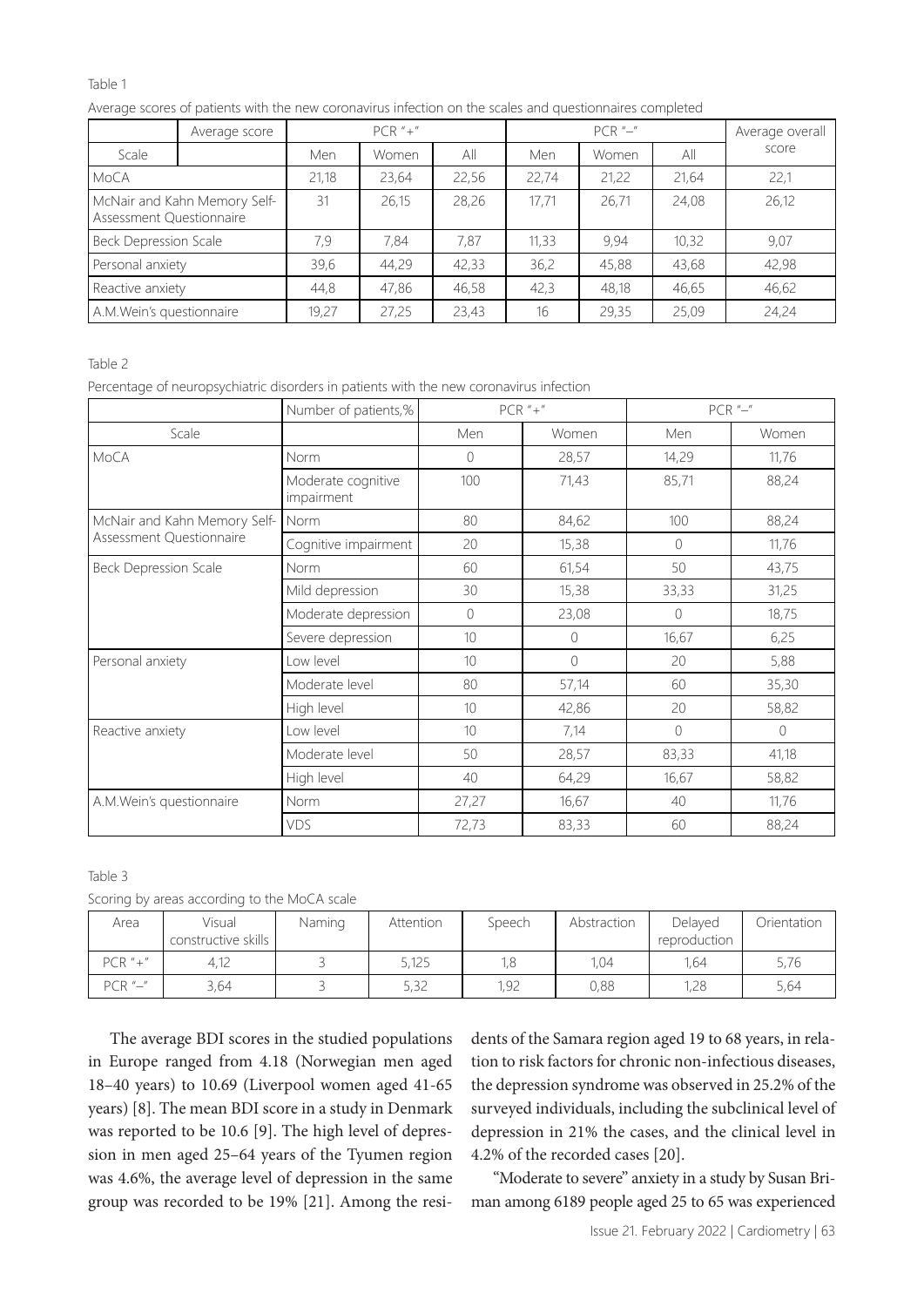by 12.5% of the men and 19% of the women [10], while the moderate and high level of anxiety among patients with the new coronavirus infection in the acute period was observed in more than 80% of the subjects. This is not surprising as these patients have many reasons for concern and fear: facing an inexperienced disease, the danger of which everyone around is talking about, including television, the Internet, word of mouth; hospitalization in the department, where all medical personnel are dressed in anti-plague suits. All this initiates fear and anxiety in patients concerned about their lives, their future and their ability to work. This is also evidenced by data from a survey conducted among the population in the late 2020 – early 2021. An increased level of anxiety was noted therein, moreover, in the age group from 18 to 24 years old, the high level of personal and situational anxiety was recorded to be 76.7% and 72.6%, respectively [17], while in 2014 the frequency of an increased level of anxiety among the population was 46.3% on average [18]. Thus, it is impossible to draw an unambiguous conclusion about what caused anxiety among patients with the new coronavirus infection in the acute period: the influence of the SARS-CoV-2 virus or some external stressors in the form of the pandemic, self-isolation and general alertness. However an increase in the level of anxiety among this group of people is indeed observed.

The postural orthostatic tachycardia syndrome and other autonomic disorders can accompany the new coronavirus infection in previously healthy patients and 6-8 months after the acute period [22]. The study of autonomic disorders under the post-Covid syndrome demonstrated the predominance of the sympathetic activity of the autonomic tone, autonomic response and autonomic support of the activity [23]. But the autonomic disorders in patients with the new coronavirus infection are present not only in the recovery period, but also in the acute period. So, using the scale for assessing autonomic changes, developed by Professor Alexander Moiseevich Vein, the vegetative dystonia syndrome is detected in 78% of the subjects. In the population, the vegetative dystonia syndrome is observed in 56% of the cases. Also, the severity of anxiety disorders increases in proportion to the severity of autonomic disorders [11].

# Conclusion

Conclusions from our study can be drawn as follows:

• 86% of the patients with new coronavirus infection COVID-19 have moderate cognitive impairment, especially in case of "abstraction" and "delayed thinking" on the MoCA scale;

- Subjective feelings of memory problems are present in 13% of the COVID-19 patients;
- Emotional-affective disorders of varying severity are observed in half of the subjects;
- An increased level of reactive anxiety is found in comparison with the personal anxiety, as well as an increased level of anxiety in general;
- Autonomic dysfunction is observed in 78% of the patients with the new coronavirus infection.

Unfortunately, it should be noted that our work has some limitations. So, it was not possible to investigate the above functions in the examined patients before their disease. There is no way to unequivocally identify the effect produced by SARS-CoV-2 on the nervous system. It is all the more difficult to talk about the pathogenesis of this influence. There is still a lot of work to be done in the future, including checking whether the impairments of the cognitive, emotional-affective, anxiety and vegetative spheres persist after the acute period of the new coronavirus infection, or whether these impairments are transient. Also, it is necessary to investigate the relationship between the post-Covid syndrome and the disorders in the acute period. The world's population, and especially the health care community, will still face the consequences of COVID-19, and our task is to contribute in order to be prepared to meet the challenge.

#### Statement on ethical issues

Research involving people and/or animals is in full compliance with current national and international ethical standards.

# Conflict of interest

None declared.

# Author contributions

The authors read the ICMJE criteria for authorship and approved the final manuscript.

#### References

1. Scott Miners, et al. Cognitive impact of COVID-19: looking beyond the short term, Review, Alzheimer Research & Therapy. 2020;12:170.

2. Tsai ST, Lu MK, San S, Tsai CH. The Neurologic Manifestations of Coronavirus Disease 2019 Pandemic: A Systemic Review. Neurol. 2020;11:498.